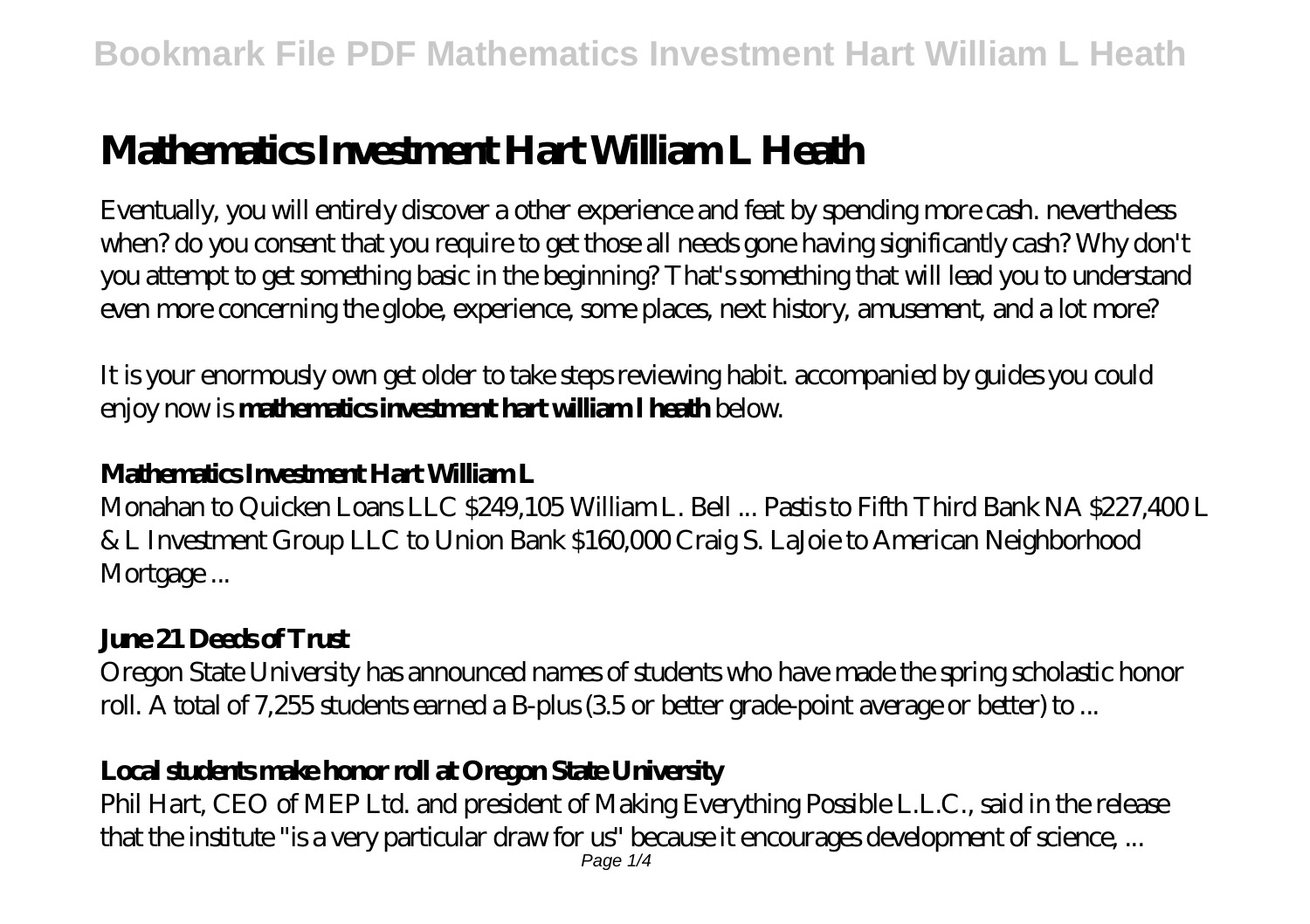### **Walraven one of two businesses setting up shop in Virginia**

and Brandi L ... William M. and Carol A. Bratcher to Ulises Rodriguez, 4058 S. Stonebridge Ct., New Palestine, \$335,000. Northeast Indianapolis Development LLC to Rene Chavez, 7067 Hart St...

#### Real Estate – July 2

David B. Ansen of Beverly Hills, Calif. (English); Richard C. Backus of Goffstown, N.H. (English); Paul P. Hamburg of Great Neck, N.Y. (History); John A. Lithgow of ...

### **Phi Beta Kappa Names 99 Seniors Honors Them in Ceremony Today**

Van Buren St., Brimfield: William J. Binder, Marilyn A ... 66 Oak Ridge, Morton: Michael L. and Denise R. Andrews to Charles R. and Ann M. Hart, \$299,900. 408 Harbor Pointe Drive, East Peoria: Henry C...

#### **Real estate sales in Peoria, Tazewell and Woodford counties, June 27, 2021**

SAN FRANCISCO--(BUSINESS WIRE)--Indaba Capital Management L.P. (together with its affiliates ... proposal is an attempt to use spreadsheet math to supposedly offer shareholders 30% of the ...

#### **Indaba Capital Issues Letter to Mark Penn, Managing Partner of Stagwell and Chairman and CEO of MDC**

To Araujo, Elizabeth and Araujo, Steven; from Roso Investment ... To Roy, Stephanie L; from Jacob, Jessica R and Jacob, Joshua; 60 Garden Ave, Somerset, on 6/15/2021, for \$319,000. To Nowak, Noah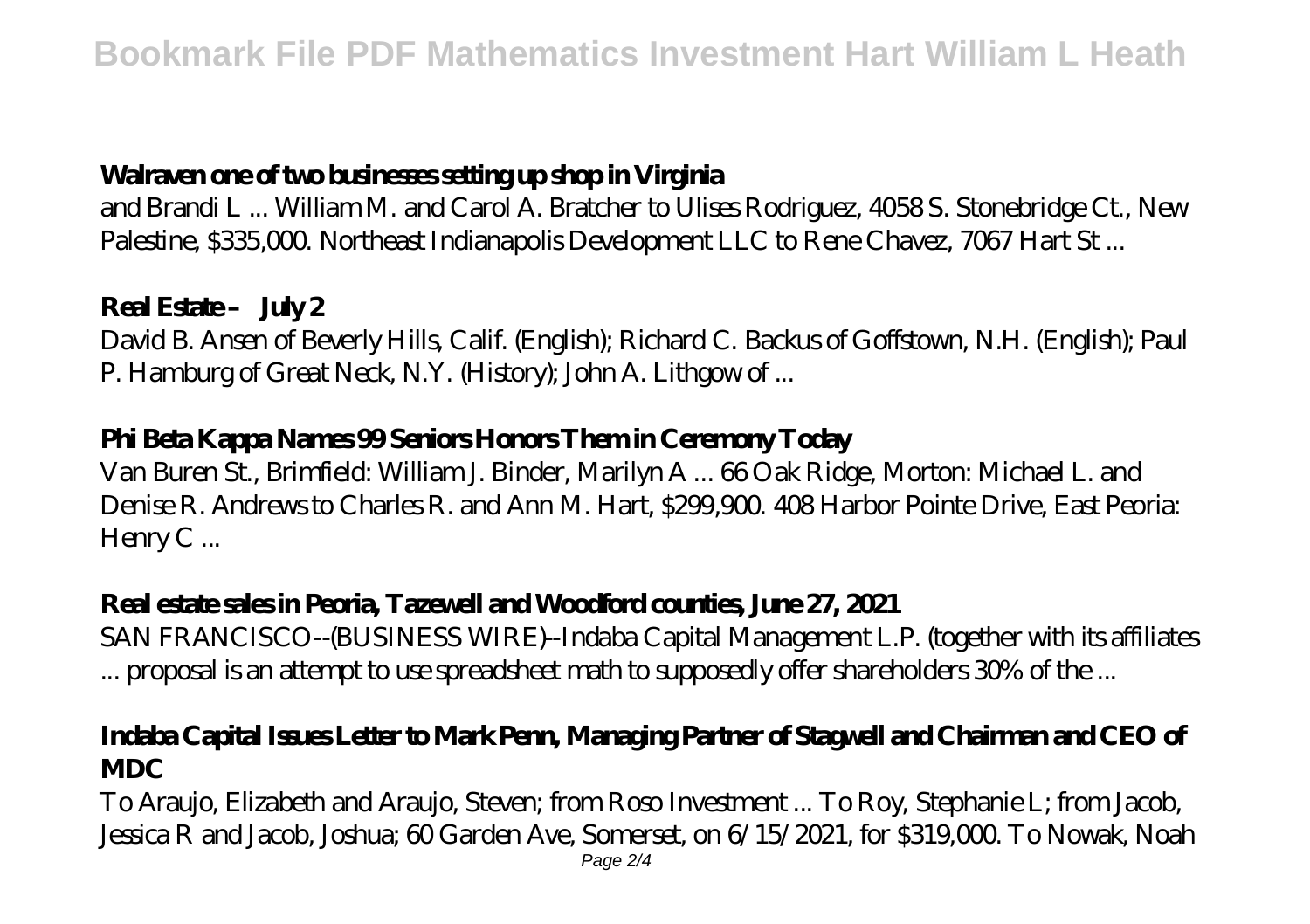## **Bookmark File PDF Mathematics Investment Hart William L Heath**

and ...

#### **World Series champion's Somerset home among this week's property transfers**

Randolph and Sherri L. Randolph ... Mitchum and William John Mitchum to Carrie Lynne Matson and William David Boykin; lot 1 and 2; Hunters Ridge The Estate of Lillie M. Hart, Ann M.

#### **Real Estate Deeds**

Tammany Terrace subdivision, portion of ground: \$75,000, Tammany Terrace LLC to S&H Investment ... \$435,000, William R. Schneck and Janice J. Schneck to Brett L. Sprenger and Heather R.

#### **St. Tammany property transfers June 1-4, 2021: See a list of home and other sales**

Thomas L. Calkins Revocable ... Jeffrey Sheppard to William F. Stiles Trust: \$95,000. • Rolling Ranch Estates. Nations Lending Corp. to B Simple Investment Properties Inc.: \$74,100.

#### **How much did that house go for? Ocala/Marion property sales, May 31-June 4**

Hunter Physics BS May 14, 4‑5 p.m. \*\* Griffin Hurt Applied Mathematics BS May 14, 4‑5 p.m. William Wesley Hyatt II Biotechnology ... 4 5 p.m. John Zanet Biochemistry BS May 14, 4 5 p.m. Jason L.

#### **List of 2021 Graduates**

Harrington, "Public Use" and the Original Understanding of the So-Called "Takings" Clause, 53 Hastings L.J. 1245, 1263 (2002) John F. Hart ... Rev. 729 (2008) William Michael Treanor ...